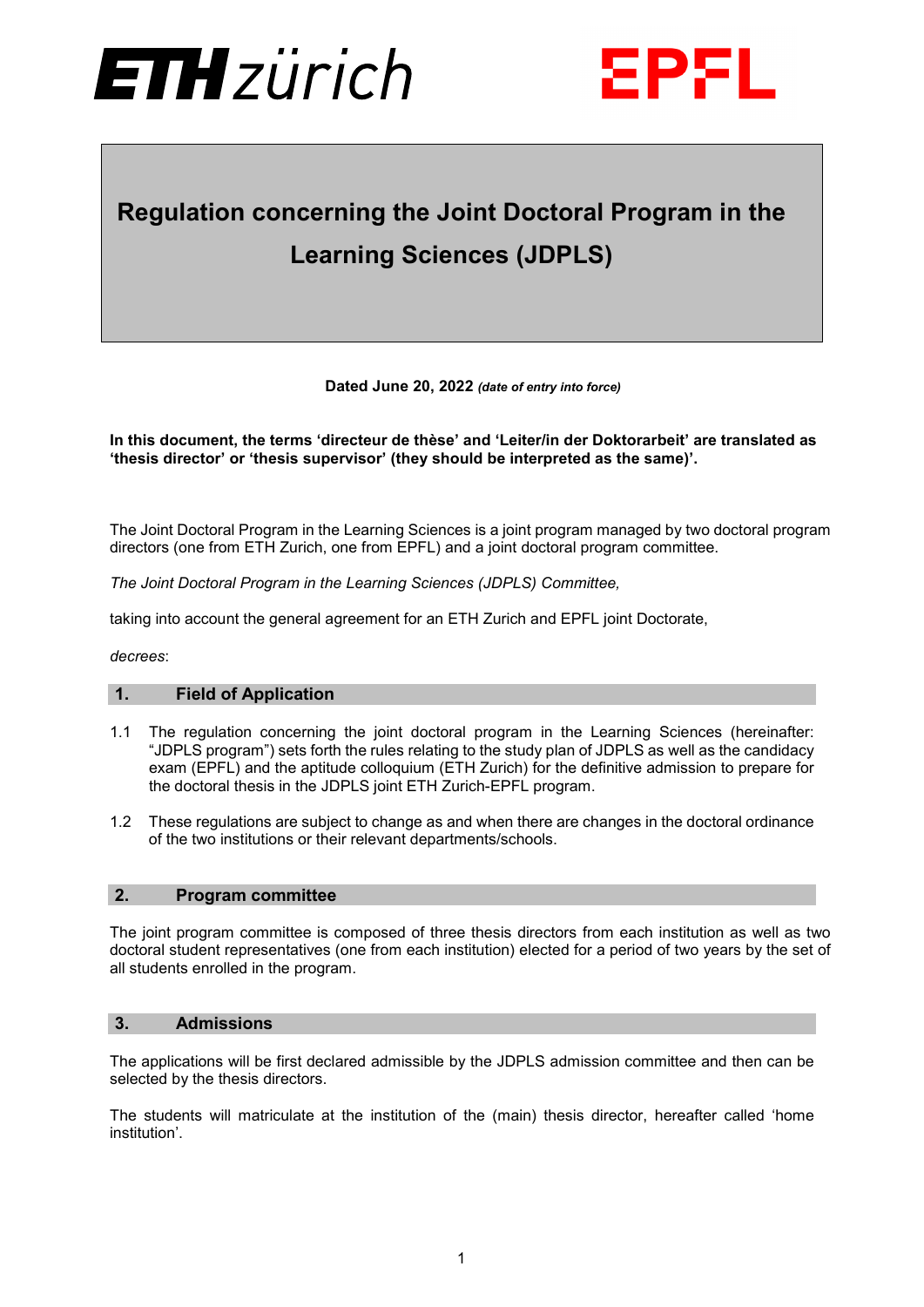#### **4. Study Plan**

- 4.1. The study plan of the JDPLS program requires **12 ECTS credits** (European Credit Transfer and Accumulation System).
- 4.2. **8 of these credits** are compulsory courses in the learning sciences, the remaining 4 credits must be taken in either institution in accordance with the doctoral rules of the home institution.
- 4.3. Some constraints apply to these credits:
	- If EPFL is the home institution, 4 of these 8 compulsory ECTS credits must be obtained during the first year of doctoral studies by passing JDPLS doctoral courses.
	- If ETH Zurich is the home institution, every doctoral student must obtain ECTS credits within each of the three target focus areas defined in Art. 32 of the Doctoral Ordinance, some of which are compulsory according to the Rector's Implementation Provisions.

#### **5. Mentoring**

- 5.1. The mentor offers guidance to doctoral candidates regarding academic or career choices, as well as the resolution of any difficulties met within the context of their training, in particular regarding the preparation of their thesis or cases of conflict. The candidate can contact his/her mentor whenever he/she deems it necessary.
- 5.2 The selection of the mentor is made in accordance to the rules of the home institution:
	- If EPFL is the home institution, within 3 months after enrolment, the doctoral program assigns a mentor from its pool to each doctoral candidate. Doctoral candidates may change mentor with the agreement of the program director. The mentor remains anonymous with respect to the thesis directors to ensure confidentiality (it is up to the doctoral candidate to keep this anonymity or not).

The candidate and the mentor confer at least once a year as part of the annual report. Exchanges between candidates and their mentor should remain confidential unless both parties agree to disclose to the program director.

It is recommended that the candidate's mentor does not participate in nor presides over the jury for either the candidacy or the oral exam.

• If ETH Zurich is the home institution, on request of the doctoral candidate, the thesis supervisor shall appoint a person with proven expertise to act as a **"Zusätzliche Betreuungsperson"** according to Art. 26 of the the Ordinance on Doctoral Studies and provide the doctoral candidate with additional specialist guidance, mentoring and support.

## **6. Candidacy Exam / Aptitude colloquium**

To be formally admitted to start a joint doctoral thesis in the JDPLS program, doctoral candidates must succeed either in their candidacy exam or in their aptitude colloquium at the end of their 1<sup>st</sup> year of doctoral studies, according to the Ordinance on Doctoral Studies of the doctoral candidate's home institution.

If EPFL is the home institution, the candidate should send a written research plan discussing his/her research proposal to the jury one week before the candidacy exam. The examination consists of an oral presentation of approximately thirty minutes by the candidate about his/her research proposal, followed by questions from the jury. The candidate must demonstrate the originality of his/her thesis subject, the objectives and methods envisaged, as well as the hypothesis and related scientific arguments, including the general context of the thesis subject, a literature review of the research area, position of the candidate's work within the research area, plan and methodology for the research project, and the timeframe for its completion. The progress achieved during the first year must be included in the research plan as well.

The jury includes: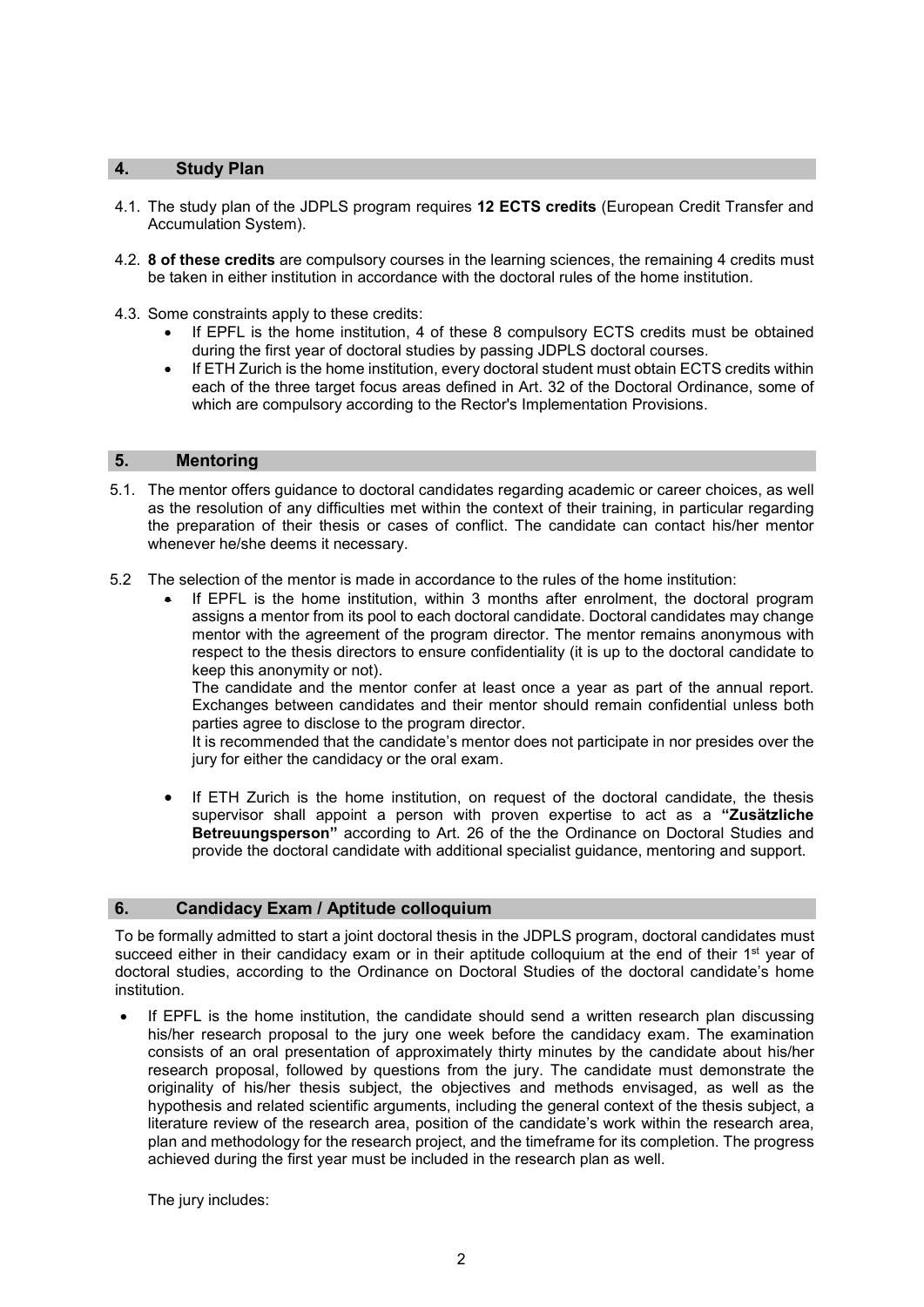- the thesis director
- the thesis co-director
- a President a Professor or senior scientist (MER) affiliated to JDPLS, see yearly list of JDPLS EPFL jury presidents,
- an expert in the research field, not necessarily from EPFL, but holder of a PhD.

The jury President and the expert may not be a member of the same research unit (chair or laboratory) as the thesis Director. The jury composition is confirmed by the program director.

The jury deliberations process takes place without the candidate. After jury deliberations, the jury President verbally informs the candidate of the result of the candidacy exam. Possible jury recommendations are communicated in writing to the candidate. Thereafter, the candidate receives a decision formally admitting or refusing the start of a joint doctoral thesis.

In case of failure at the first candidacy attempt, the candidate is allowed to re-take this exam once within 15 months following enrolment (according to art. 8 al. 1 and 2 of the Directives concerning doctoral studies at the EPFL). The jury composition of the re-take exam is the same as that of the first attempt.

If ETH Zurich is the home institution, the candidate must submit the doctoral plan to the Doctoral Administration Office of the department of the main supervisor at least two weeks before the aptitude colloquium. If not previously registered, the second thesis supervisor must also be notified to the Doctoral Administration Office at this time at the latest.

The aptitude colloquium lasts at least 30 minutes. During the aptitude colloquium, the candidate presents his/her thesis project for at least 15 minutes and then answers questions from the aptitude committee and, if applicable, other persons present.

The aptitude committee is composed of:

- One member of the Doctoral Committee of the department of the main supervisor or a person nominated by the department's Doctoral Committee (this person must be a member of the Professors' Conference of any ETH Zurich department)
- Both thesis supervisors
- A "zusätzliche Betreuungsperson", if this person has been appointed beforehand.

The committee deliberations process takes place without the candidate. After committee deliberations, the committee President verbally informs the candidate of the result of the aptitude colloquium. Possible committee recommendations are communicated in writing to the candidate. Thereafter, the candidate receives a decision formally admitting or refusing the start of a joint doctoral thesis.

In case of failure at the first candidacy attempt, the candidate is allowed to re-take this exam once if both thesis supervisors agree on it. The jury composition of the re-take exam is the same as that of the first attempt.

#### **7. Annual Report**

During the thesis work, the doctoral candidate has the obligation to submit an annual progress report each year, starting one year after the candidacy exam/aptitude colloquium.

- If EPFL is the home institution, the candidate submits a summary of the work progress, as well as a point-by-point self-evaluation. In parallel, both thesis directors complete an analogous assessment of the work progress. After a joint discussion, the report is cosigned by the candidate and both thesis directors. The candidate then also discusses the progress and wider context with the mentor and they confirm to have met in the annual report, without reporting the content of the discussion which is confidential. Finally, the program director will add his·her signature to the report. The candidate ensures that the above process is finalized within one month (art. 10 al. 3 and al. 4 of the Ordinance on the Doctorate at the EPFL).
- If ETH Zurich is the home institution, the thesis supervisors shall conduct an annual status